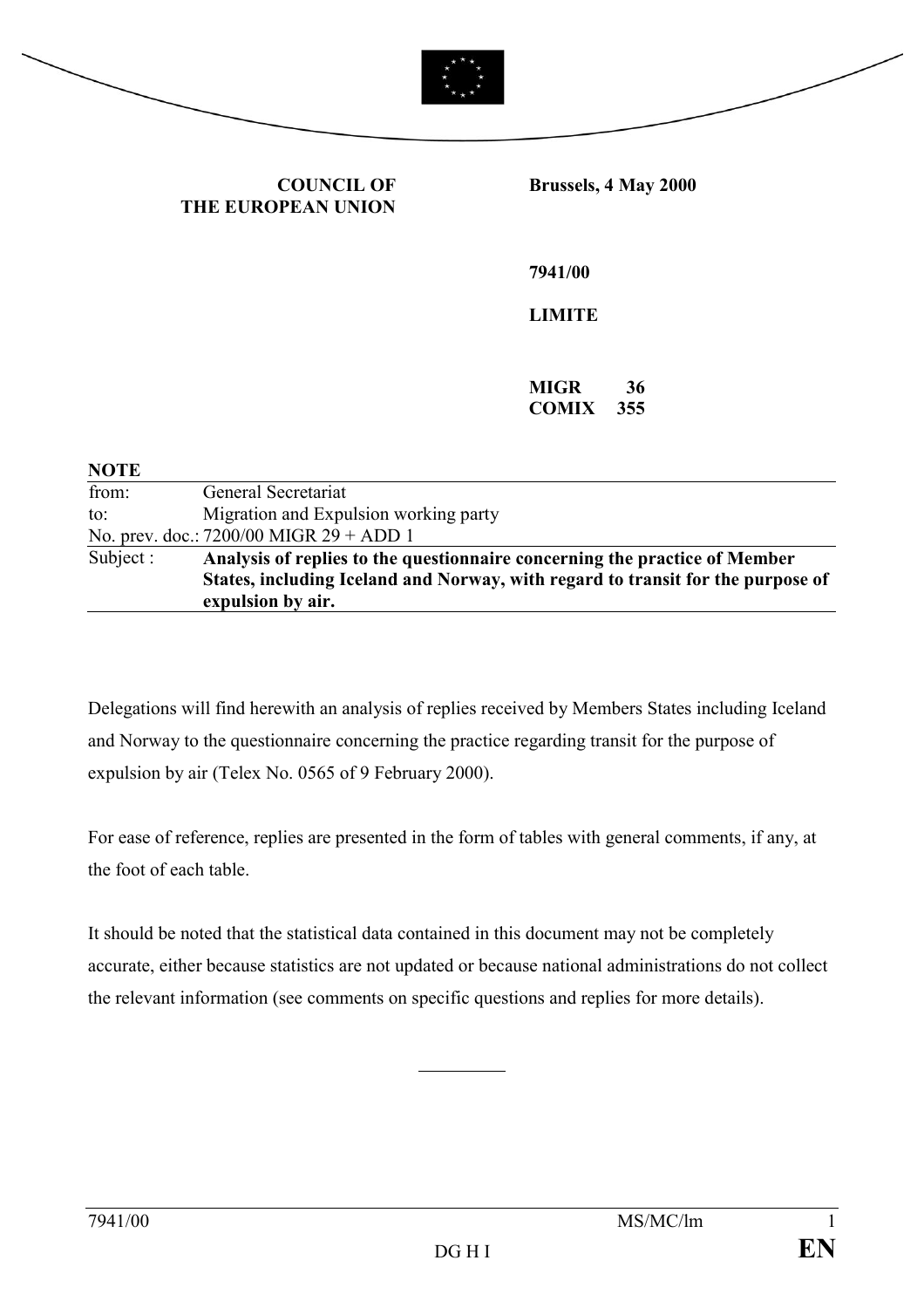## **Question 1:**

How many expulsions of third country nationals were carried out during 1999, what were their nationalities and which were their countries of destination?

|             | <b>NUMBER OF EXPULSIONS</b> | <b>COUNTRY OF NATIONALITY</b>                                                                                                                       | <b>COUNTRY OF</b><br><b>DESTINATION</b>                                                                                                                                  |
|-------------|-----------------------------|-----------------------------------------------------------------------------------------------------------------------------------------------------|--------------------------------------------------------------------------------------------------------------------------------------------------------------------------|
| B           | 6487                        | Senegal, Guinea, Cameroon, Nigeria,<br>China, Poland, Romania, Bulgaria,<br>Albania, Ecuador, etc.                                                  | not given                                                                                                                                                                |
| DK          | 9276                        | Slovakia, Iraq, Iran, Pakistan, Russia,<br>Armenia, Turkey, Georgia, Croatia, Poland,<br>India Sri Lanka, Slovenia, etc.                            | not given                                                                                                                                                                |
| D           | 32233                       | Turkey, Romania, Ukraine, Bulgaria,<br>Bosnia Herzegovina, Yugoslavia, Poland,<br>etc.                                                              | not given                                                                                                                                                                |
| <b>GR</b>   | 2880                        | Romania, Bulgaria, Ukraine, Moldavia,<br>Pakistan, Georgia, Poland, etc.                                                                            | all deported to country of<br>origin                                                                                                                                     |
| E           | 5020                        | Morocco, Colombia, Algeria, Romania,<br>Brazil, Ecuador, Ukraine, Poland, Russia,<br>Venezuela, etc.                                                | not given                                                                                                                                                                |
| F           | 8300                        | Romania, Algeria, Morocco, Tunisia,<br>Turkey, Poland, etc.                                                                                         | in EU countries:<br>I, D, E, NL, P, UK, B, A,<br>GR, DK, IRL, S.<br>in third countries:<br>Romania, Morocco,<br>Algeria, Tunisia, Turkey,<br>Poland, Mali, Senegal, etc. |
| <b>IRL</b>  | 6                           | Romania, Russia, Nigeria, Moldavia, etc.                                                                                                            | In EU countries:<br>F.<br>in third countries:<br>Romania, Nigeria,<br>Moldavia.                                                                                          |
| $\mathbf I$ | 12036                       | Albania, Algeria, Ghana, Morocco,<br>Moldavia, Nigeria, Tunisia, Romania,<br>Ukraine, etc.                                                          | not given                                                                                                                                                                |
| L           | 30                          | Bulgaria, Tunisia, Albania, Morocco,<br>China, Ecuador, Bosnia, Brazil, Cameroon,<br>Colombia, Mexico, Nigeria, Romania,<br>Slovenia, Ukraine, etc. | all deported to country of<br>origin                                                                                                                                     |
| NL          | 12204                       | Morocco, Poland, Romania, Bosnia-<br>Herzegovina, Czech Republic, Turkey,<br>Ecuador, Ethiopia, Ghana, Suriname,<br>Colombia, former-URSS, etc.     |                                                                                                                                                                          |
| A           | 20207                       | Romania, Yugoslavia, Poland, Slovakia,<br>Hungary, Republic of China, Macedonia,<br>Czech Republic, Iraq, Moldavia, etc.                            | all deported to country of<br>origin                                                                                                                                     |
| P           | 529                         | Ukraine, Moldavia, Brazil, Romania,<br>Morocco, Nigeria, Russia, Angola, Guinea<br>Bissau, Guinea Conakry, Pakistan, China,<br>etc.                 | all deported to country of<br>origin                                                                                                                                     |
| <b>FIN</b>  | 5426                        | Estonia, Morocco, Iraq, Belgium                                                                                                                     | not given                                                                                                                                                                |
| S           | 6735                        | Poland, Bosnia, Yugoslavia, Bangladesh,<br>Russia, etc.                                                                                             | not given                                                                                                                                                                |
| UK          | 45100                       | no available data exists                                                                                                                            | no available data exists                                                                                                                                                 |
| 7941/00     |                             |                                                                                                                                                     | MS/MC/lm<br>$\overline{2}$                                                                                                                                               |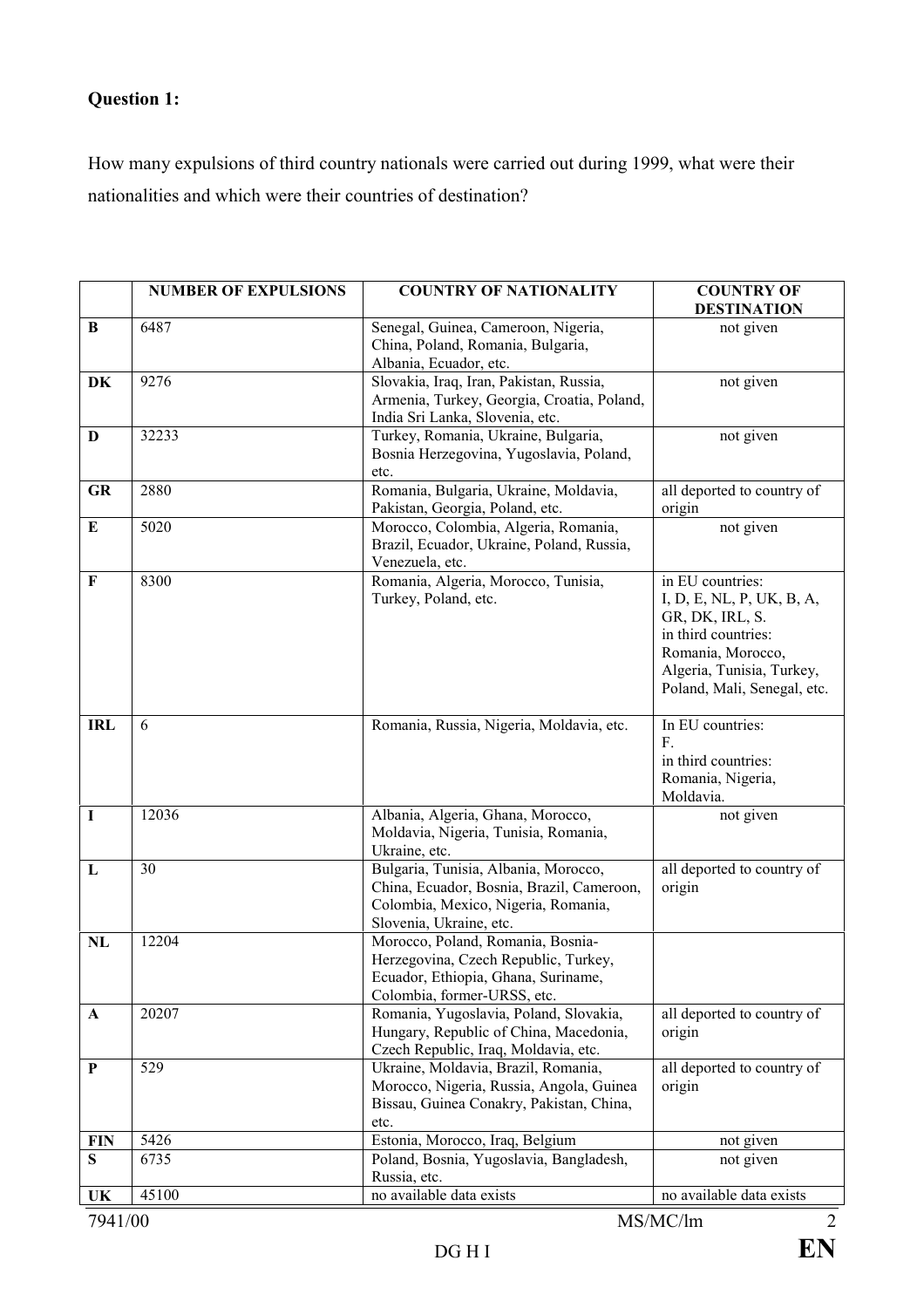| <b>TC</b><br>10 | No expulsions were carried out in<br>1999 |                                          |           |
|-----------------|-------------------------------------------|------------------------------------------|-----------|
|                 | 440                                       | Lithuania,<br>Russia.<br>Poland.<br>etc. | not given |

| <b>Total expulsions from EU countries and Norway</b> | 166909 |
|------------------------------------------------------|--------|
|                                                      |        |

#### **Expulsions**

It should be noted that each national total includes all expulsions, both deportation and repatriation, irrespective of the status of the person involved ("aliens", "asylum applicants", "non asylum applicants", other cases).

#### **Country of destination**

With the exception of France, available data does not distinguish whether the expulsion is to the country of origin or to another country.

However, from the replies received it appears that, as general trend, expelled persons are sent to their country of origin.

From replies received it can be seen that the majority of nationals involved belong to the following countries:

- Eastern Europe: Poland, Romania, Bulgaria, Albania.
- Africa: Tunisia, Morocco, Algeria, Nigeria, Cameroon, Ghana.
- Asia: China, Sri Lanka, India, Pakistan, Iran, Iraq, Turkey, former-USSR.
- South America: Ecuador, Colombia, Brazil.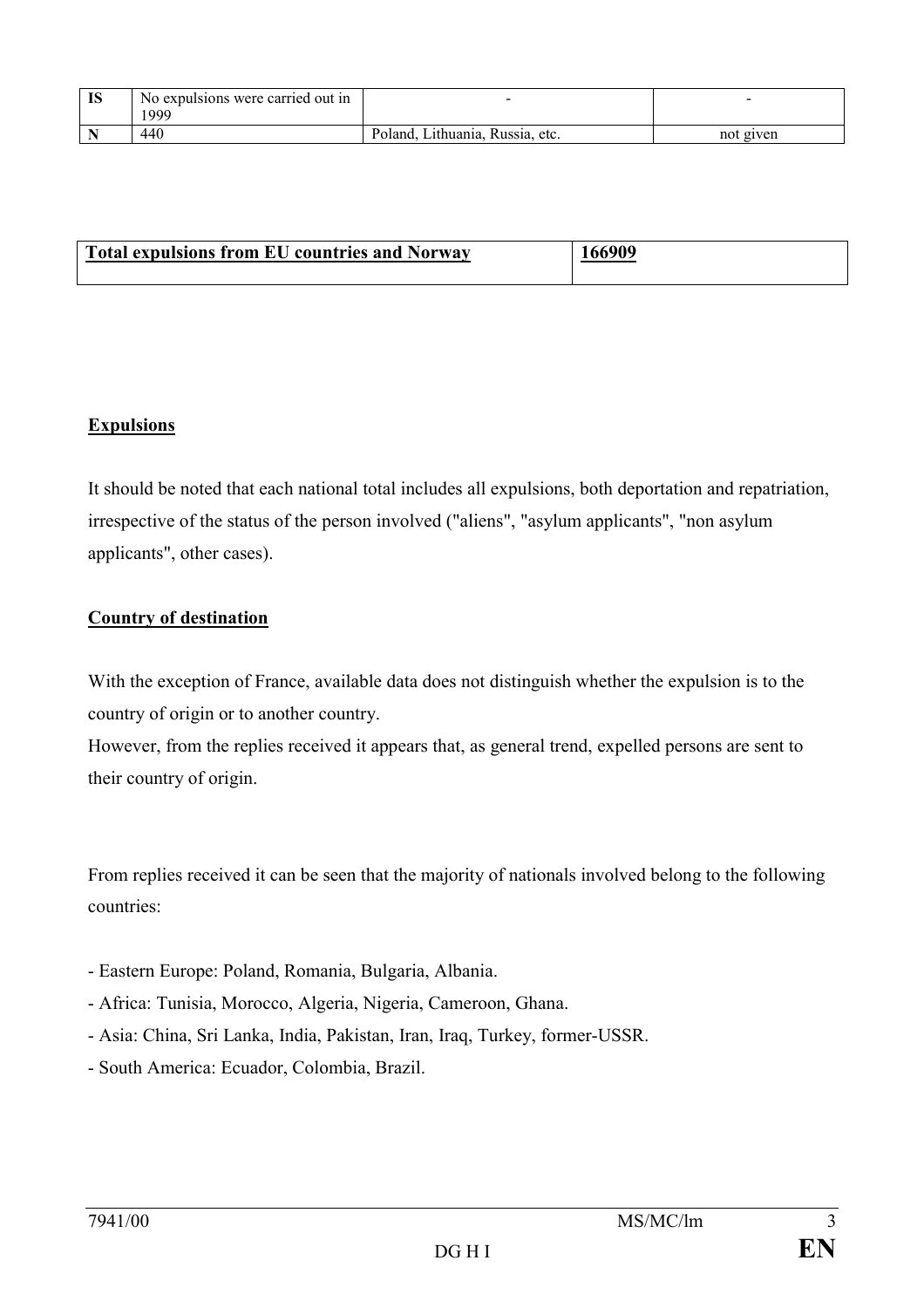# **Question 2:**

Does your country have direct flights to all the countries concerned in the previous question?

|              | <b>YES</b> | N <sub>O</sub>          | <b>COMMENTS</b>                                                                                                                   |
|--------------|------------|-------------------------|-----------------------------------------------------------------------------------------------------------------------------------|
| B            | X          |                         | In most cases repatriations were carried out using direct flights.                                                                |
|              |            |                         | Where this option was not available, or where the number of                                                                       |
|              |            |                         | people to be repatriated was too large, direct flights were not used.                                                             |
| DK           |            | $\mathbf X$             | Direct flights are available only to Nairobi, Addis Ababa, Beijing.                                                               |
| $\mathbf{D}$ |            | X                       | not given                                                                                                                         |
| <b>GR</b>    |            | $\mathbf X$             | There are no direct flights to the following destination: Libya,<br>India, Algeria, Nicaragua, Tanzania, Congo, China, Lithuania, |
|              |            |                         | Ghana, Argentina, Uruguay, Dominican Republic, Slovenia,                                                                          |
|              |            |                         | Cyprus, Colombia, Sudan, Iran, Nigeria, Latvia, Indonesia, Chile,                                                                 |
|              |            |                         | Bangladesh and the Philippines.                                                                                                   |
| E            | X          |                         | With the exception of Ukraine, direct flights are always available.                                                               |
| F            |            |                         | Time limits, combined with the frequency of air connections and                                                                   |
|              |            |                         | the availability of seats, often make transit via another country                                                                 |
|              |            |                         | necessary, even when there is a direct connection                                                                                 |
| <b>IRL</b>   |            | $\mathbf X$             | not given                                                                                                                         |
| $\mathbf I$  | X          |                         | not given                                                                                                                         |
| L            |            | $\mathbf X$             | With the exception of Brazil, Morocco, Russia, Angola, Guinea                                                                     |
|              |            |                         | Bissau, Senegal, Venezuela and Cabo Verde, direct flights are                                                                     |
|              |            |                         | always available.                                                                                                                 |
| NL           |            | $\mathbf X$             | not given                                                                                                                         |
| $\mathbf A$  |            | $\overline{\mathbf{X}}$ | not given                                                                                                                         |
| $\mathbf P$  |            | $\mathbf X$             | not given                                                                                                                         |
| <b>FIN</b>   |            | $\mathbf X$             | not given                                                                                                                         |
| S            |            | X                       | not given                                                                                                                         |
| UK           |            | $\mathbf X$             | not given                                                                                                                         |
| IS           |            | X                       | not given                                                                                                                         |
| ${\bf N}$    |            | X                       | not given                                                                                                                         |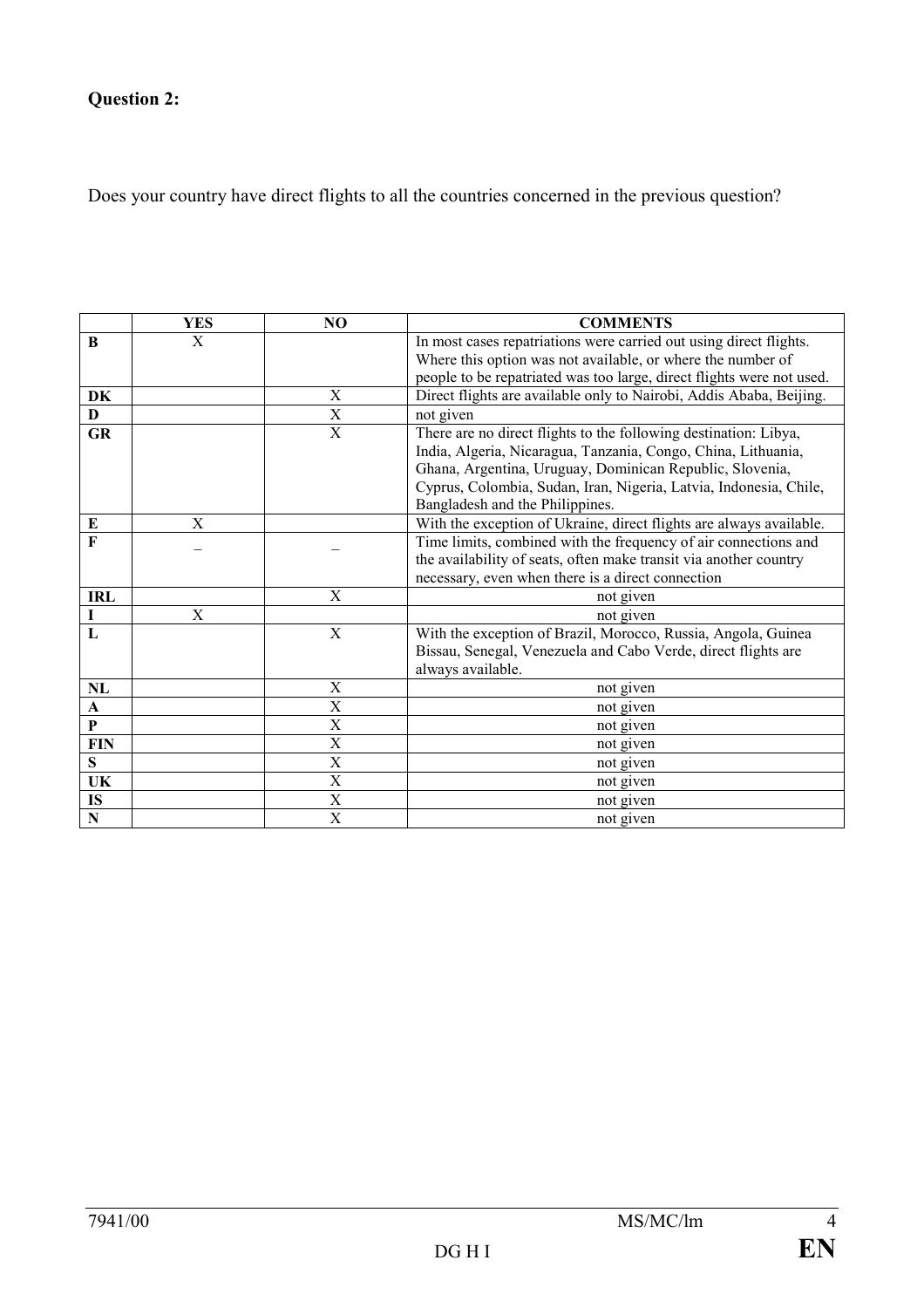## **Question 3:**

If not, which European Union transit airports were most often used and how many expulsions were carried out by your country in 1999 using those airports?

|              | <b>AIRPORT MOST USED</b>                                                                      | <b>NUMBER OF</b>  |
|--------------|-----------------------------------------------------------------------------------------------|-------------------|
|              |                                                                                               | <b>EXPULSIONS</b> |
| B            | Amsterdam Milan Rome, Bologna and London.                                                     | not given         |
| DK           | a) Non EU transit airports are chosen only when people being expelled are travelling          | not given         |
|              | without escort.                                                                               |                   |
|              | (see next answer)                                                                             |                   |
|              | b) If the expelled person is travelling under escort, then the nearest airport where the stay |                   |
|              | will be the shortest is chosen.                                                               |                   |
|              | Therefore, main transit airports include London, Amsterdam, Brussels and Paris                |                   |
| D            | Amsterdam, Brussels and Paris                                                                 | not given         |
| <b>GR</b>    | Rome, Paris and Brussels.                                                                     | not given         |
| Е            | Frankfurt, Brussels, Lisbon, Amsterdam, Paris and London.                                     | not given         |
| $\mathbf{F}$ | Germany, Netherlands, Italy, Belgium, Spain, Denmark, Portugal, Austria, United Kingdom       | 859               |
|              | and Sweden.                                                                                   |                   |
| <b>IRL</b>   | Amsterdam, Frankfurt and London (Heathrow)                                                    | not given         |
| I            | Amsterdam, Frankfurt, Madrid, Munich and Paris                                                | not given         |
| $\mathbf{L}$ | Frankfurt, Amsterdam, Paris and Brussels.                                                     | not given         |
| NL           | Paris, Brussels, Frankfurt and Madrid.                                                        | 288               |
| $\mathbf{A}$ | Paris, Amsterdam and Frankfurt                                                                | not given         |
| $\mathbf{P}$ | Amsterdam, Frankfurt, London, Madrid, Munich, Paris, Brussels, Rome, Milan and Vienna.        | not given         |
| <b>FIN</b>   | Amsterdam, Brussels, Frankfurt, Copenhagen, Lisbon, London (Gatwick), Paris (C. De            | not given         |
|              | Gaulle) and Stockholm.                                                                        |                   |
| S            | Frankfurt, Amsterdam and Copenhagen.                                                          | not given         |
| UK           | Brussels, Madrid, Frankfurt and Amsterdam                                                     | not given         |
| IS           | $\qquad \qquad \blacksquare$                                                                  |                   |
| ${\bf N}$    | Frankfurt, Munich and Copenhagen.                                                             | not given         |

According to the information collected, the most popular transit airports seem to be Amsterdam,

Brussels, Frankfurt, Paris, London, Rome and Madrid.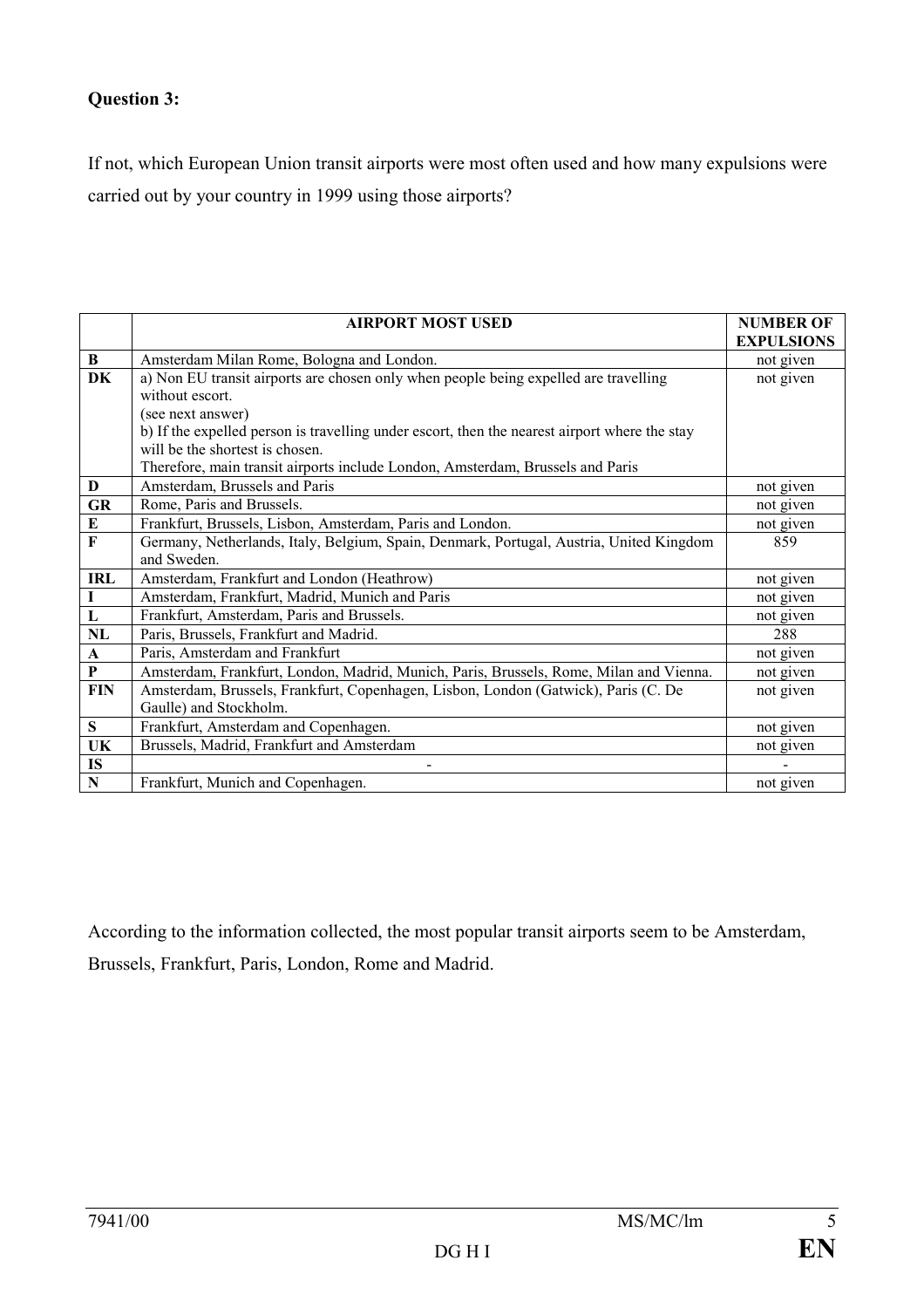## **Question 4:**

If not, which non-European Union transit airports were most often used?

|             | <b>NON EU AIRPORT MOST USED</b>                                 | <b>COMMENTS</b>                      |
|-------------|-----------------------------------------------------------------|--------------------------------------|
| B           | <b>Bucharest and Dubai</b>                                      |                                      |
| DK          | Moscow                                                          | Used only in case of third-country   |
|             |                                                                 | nationals travelling without escort. |
| D           | Moscow                                                          | Not used at the moment due to the    |
|             |                                                                 | lack of assistance given by local    |
|             |                                                                 | security authorities.                |
| <b>GR</b>   | Cairo and Karachi.                                              | not given                            |
| E           | Zurich.                                                         | not given                            |
| $\mathbf F$ | Hungary, Slovenia, Cameroon, Mauritania, United States, etc.    | not given                            |
| <b>IRL</b>  | not given                                                       | not given                            |
|             | Zurich, Bucharest, Budapest and Accra.                          | not given                            |
| L           | not given                                                       | not given                            |
| NL          | Casablanca, Istanbul, Tunis and Zurich.                         | not given                            |
| A           | Moscow and Sofia                                                | not given                            |
| P           | Zurich, Dakar, Abidjan, Moscow, Sao Paolo and Casablanca.       | not given                            |
| FIN         | Abidjan, Bangkok, Budapest, Harare, Tallinn, Zurich and Warsaw. | not given                            |
| S           | Moscow, Istanbul and Budapest.                                  | not given                            |
| UK          | Accra.                                                          | not given                            |
| <b>IS</b>   | ۰                                                               |                                      |
| N           | Dubai and Moscow                                                | not given                            |

The replies received do not show any particular trend. It appears that the choice of transit airport depended on the final destination and/or the routing of the Flight Company involved.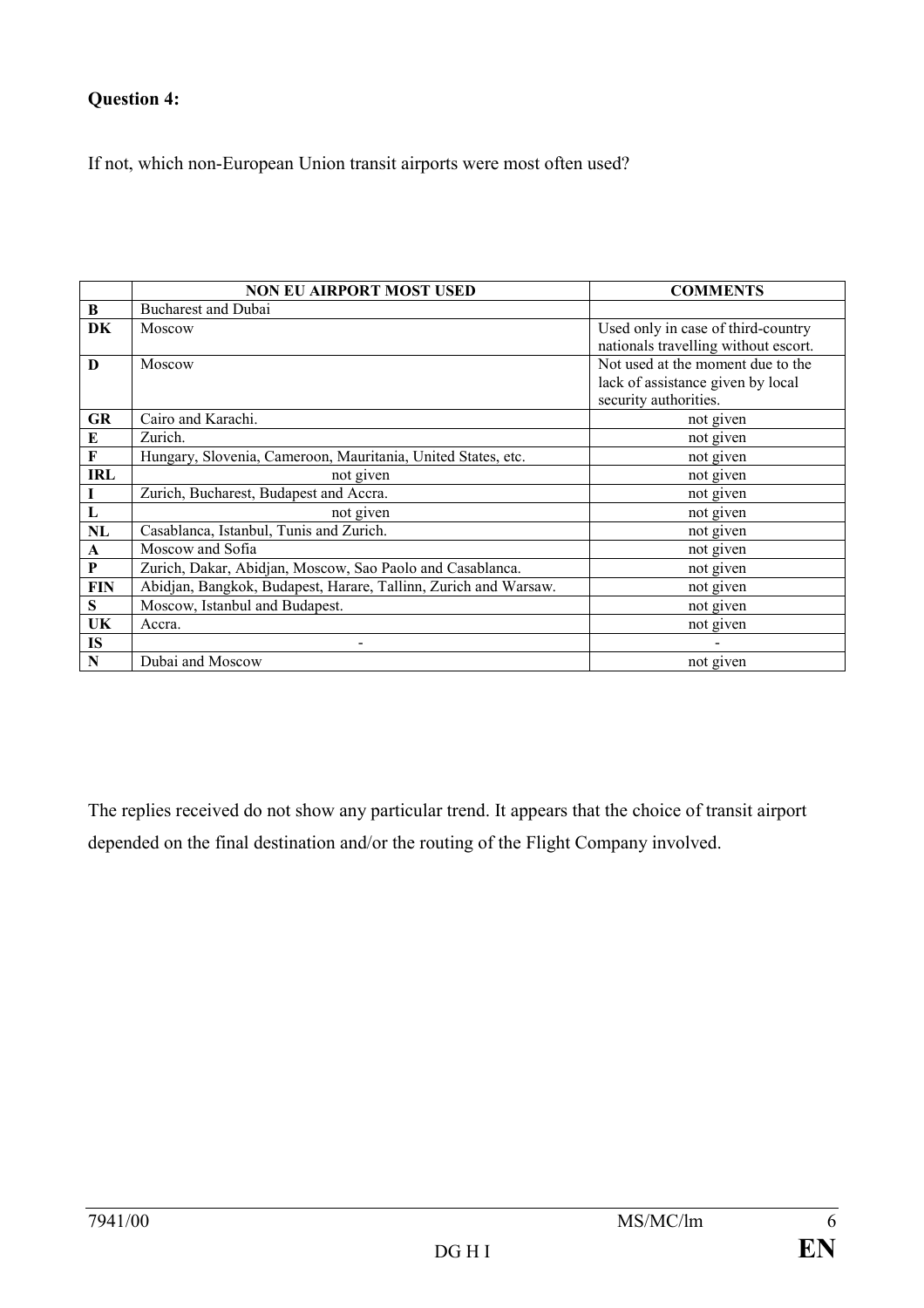#### **Question 5:**

In both cases, was the transit dependent on the prompt information of the requested State and/or its previous consent/authorisation?

|            | <b>COMMENTS</b>                                                                                            |                                                                                                           |  |
|------------|------------------------------------------------------------------------------------------------------------|-----------------------------------------------------------------------------------------------------------|--|
|            | $B$ , DK, F, IRL, L, A, S and N                                                                            | Co-operation with local immigration services always plays an important role                               |  |
|            | in the choice of airport.                                                                                  |                                                                                                           |  |
| $\bf{D}$   |                                                                                                            | a) Expulsions via EU airports are always carried out with the authorisation of the Member State involved. |  |
|            |                                                                                                            | b) In the case of expulsion via non-EU airports, authorities are informed only where necessary, depending |  |
|            | on case by case circumstances.                                                                             |                                                                                                           |  |
| <b>GR</b>  |                                                                                                            | Formal collaboration with other authorities is established only when the expelled alien is under escort.  |  |
| E          | Prior authorisation of the requested State is always requested before proceeding with the expulsion        |                                                                                                           |  |
|            | procedure.                                                                                                 |                                                                                                           |  |
|            | Strict collaboration with foreign competent authorities is always carried out.                             |                                                                                                           |  |
| NL         | Co-operation with local authorities is not always established. In cases where it is, the information       |                                                                                                           |  |
|            | concerning the expulsion procedure is given in advance and authorisation of the State concerned is sought. |                                                                                                           |  |
| P          | EU transit airports are always contacted prior to transit. Non-EU airports are never informed.             |                                                                                                           |  |
| <b>FIN</b> | Transit does not depend on prior consent of local authorities, but advance notice is usually given.        |                                                                                                           |  |
| UK         | not given                                                                                                  |                                                                                                           |  |
| <b>IS</b>  |                                                                                                            |                                                                                                           |  |

As a general trend it could be stated that:

- Co-operation with the transit State is normally always sought, even when it is not compulsory;

- The transit State is generally informed or notified in advance of all transit operations;

-Authorisation or consent is always requested, when required by the transit State.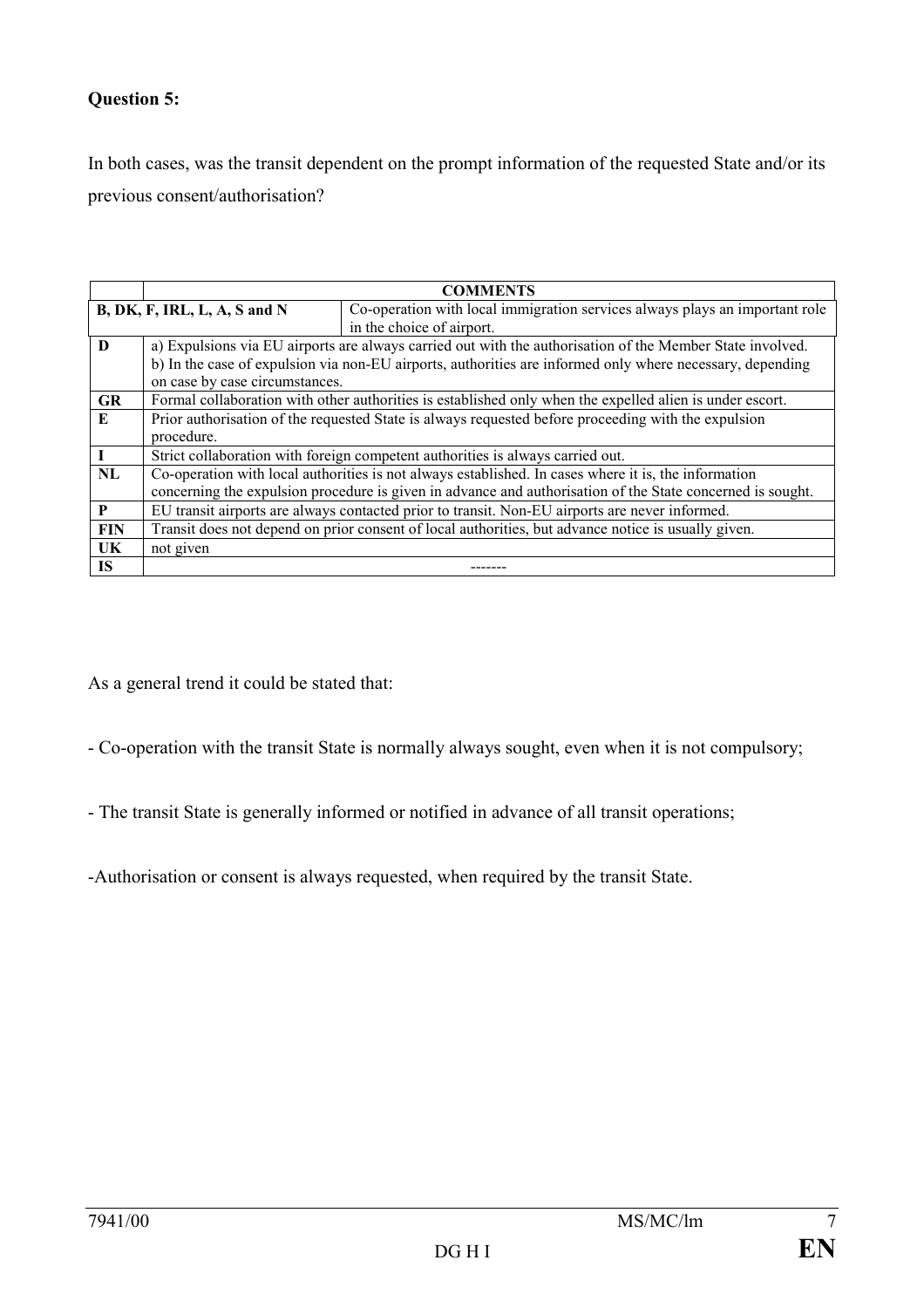### **Question 6:**

Is there a need for an escort (for expulsions)? If yes, under which capacity do the escorts act?

|                         | NO                        | <b>YES</b>                | <b>COMMENTS</b>                                                                         |
|-------------------------|---------------------------|---------------------------|-----------------------------------------------------------------------------------------|
| B                       | $\mathbf{X}$              |                           | An escort is arranged when there are indications that the person to be expelled may be  |
|                         |                           |                           | aggressive or may put the safety of the aeroplane in danger.                            |
|                         |                           |                           | A distinction is made between:                                                          |
|                         |                           |                           | a) escorts organised for the expulsion of an inadmissible person. These are carried out |
|                         |                           |                           | by the Ministry of the Interior on behalf of Sabena. The escort retained has the status |
|                         |                           |                           | of "police officer", so escorts act as officers for aviation safety.                    |
|                         |                           |                           | b) Escort organised for a person who has entered the country -                          |
|                         |                           |                           | Status of escorts derives from national and international provision.                    |
|                         |                           |                           | During the flight, officers must comply with the rules of the Tokyo Convention.         |
| DK                      | $\mathbf{X}$              |                           | In case of expulsion under escort, two policemen normally accompany every alien         |
|                         |                           |                           | being expelled. In certain cases, more than two persons may escort the alien, if it is  |
|                         |                           |                           | deemed necessary.                                                                       |
|                         |                           |                           | While on board, policemen act under the instructions of the captain.                    |
|                         |                           |                           | At the airport they act under instructions of the local authorities.                    |
| D                       | X                         |                           | not given                                                                               |
| <b>GR</b>               | $\overline{X}$            |                           | An escort is necessary only when the person expelled refuses to board the aircraft and  |
|                         |                           |                           | offers passive resistance.                                                              |
| Е                       | $\overline{X}$            |                           | The decision whether or not to use an escort is taken on a case by case basis,          |
|                         |                           |                           | depending on the circumstances.                                                         |
| $\mathbf F$             |                           | $\boldsymbol{\mathrm{X}}$ | not given                                                                               |
| <b>IRL</b>              |                           |                           | not given                                                                               |
| Ι                       | $\mathbf X$               |                           | Even when there is no legal obligation, it is usually necessary to provide an escort.   |
| ${\bf L}$               | $\overline{\text{X}}$     |                           | Escorts are provided when considered necessary.                                         |
| NL                      | $\overline{X}$            |                           | When flying on a Dutch plane, escorts act as legal officers; if not, they have no legal |
|                         |                           |                           | power.                                                                                  |
| A                       | $\mathbf X$               |                           | Escorts are provided only for difficult expulsions, or where the airline company        |
|                         |                           |                           | requests it.                                                                            |
| P                       | $\mathbf X$               |                           | Escorts are provided:                                                                   |
|                         |                           |                           | a) When the profile of the alien to be expelled suggests he/she may resist expulsion.   |
|                         |                           |                           | b) When transit airports require it.                                                    |
| <b>FIN</b>              | X                         |                           | There are no available statistics on this subject.                                      |
| S                       | $\boldsymbol{\mathrm{X}}$ |                           | Escorts are provided when considered necessary.                                         |
| UK                      | X                         |                           | Escorts are provided when considered necessary for medical or security purpose.         |
| IS                      |                           |                           |                                                                                         |
| $\overline{\mathbf{N}}$ |                           | $\overline{X}$            | not given                                                                               |

Conditions governing the provision of an escort vary considerably depending on national legislation. In most cases, medical and security reasons are the main factors taken into account.

The status of escorts also depends on national provisions. There is no common trend on this subject.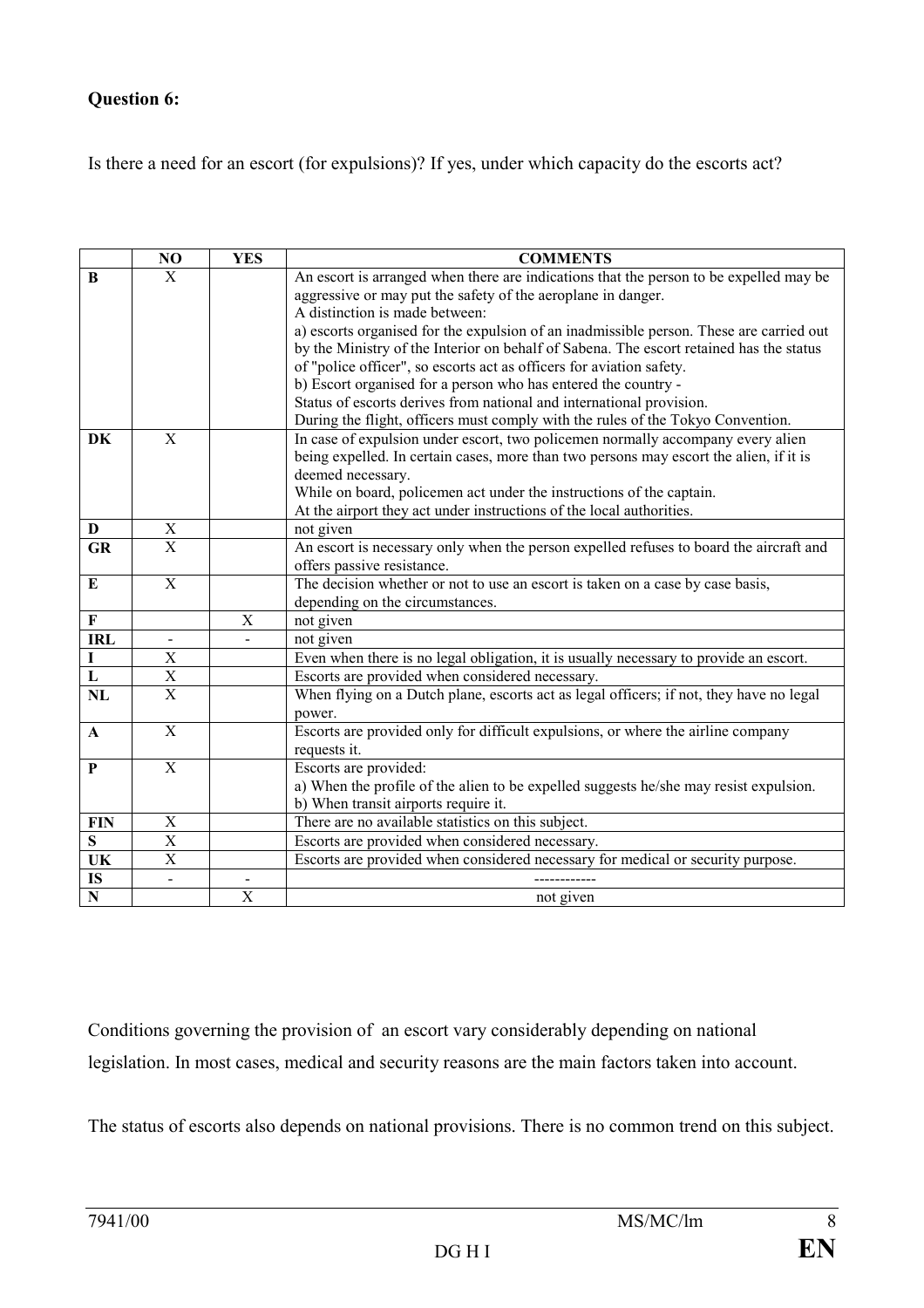## **Question 7:**

What the criteria used for the choice of the certain transit airports?

|                        | <b>CRITERIA ADOPTED</b>                                                                                       |  |
|------------------------|---------------------------------------------------------------------------------------------------------------|--|
| B                      | - Co-operation by the airline operating the flight;                                                           |  |
|                        | - co-operation by the authorities of the transit airport;                                                     |  |
|                        | - infrastructure of the transit airport;                                                                      |  |
|                        | - duration of transit and frequency of connecting flights;                                                    |  |
|                        | - language knowledge of the authorities of the transit airport;                                               |  |
|                        | - organisation of the return flight for escorts;                                                              |  |
|                        | - costs.                                                                                                      |  |
| DK                     | Those indicated in answer 3 of this questionnaire.                                                            |  |
| D                      | The shortest way in the shortest time.                                                                        |  |
| <b>GR</b>              | not given                                                                                                     |  |
| E                      | There are no particular criteria adopted.                                                                     |  |
| $\bf F$                | Flight connections and timeframe of the expulsion measure.                                                    |  |
| <b>IRL</b>             | not given                                                                                                     |  |
|                        | - Authorities willingness to accept such transit operations;                                                  |  |
|                        | - whether the time of the transit required is compatible with ensuring that the individual to be expelled and |  |
|                        | the escorts, where provided, are able to catch the connecting flight to the country of final destination;     |  |
|                        | - the most general security conditions in force at the transit airport.                                       |  |
| L                      | Availability of flights to the country of destination.                                                        |  |
| $\overline{\text{NL}}$ | - Existence of a connection;                                                                                  |  |
|                        | - co-operation with local authorities;                                                                        |  |
|                        | - existence of facilities for escorts and people deported;                                                    |  |
|                        | - security reasons;                                                                                           |  |
|                        | - connecting time.                                                                                            |  |
| $\mathbf{A}$           | - The shortest flight;                                                                                        |  |
|                        | - on the basis of the readmission agreement containing provision on transit, where existent.                  |  |
| P                      | - The shortest and less expensive flight;                                                                     |  |
|                        | - frequency of the flight to the country of destination.                                                      |  |
| <b>FIN</b>             | Available flight.                                                                                             |  |
| S                      | - On the basis of the readmission agreement containing provision on transit, where existent;                  |  |
|                        | - convenient connections.                                                                                     |  |
| UK                     | Most appropriate routing.                                                                                     |  |
| <b>IS</b>              |                                                                                                               |  |
| $\mathbf N$            | - Appropriate flight connections;                                                                             |  |
|                        | - time and practical facilities.                                                                              |  |

Several criteria are adopted by Member States, depending on a case by case analysis.

Among them, the most common are:

- availability and duration of flights;
- security conditions;
- co-operation of airlines and transit authorities;
- costs.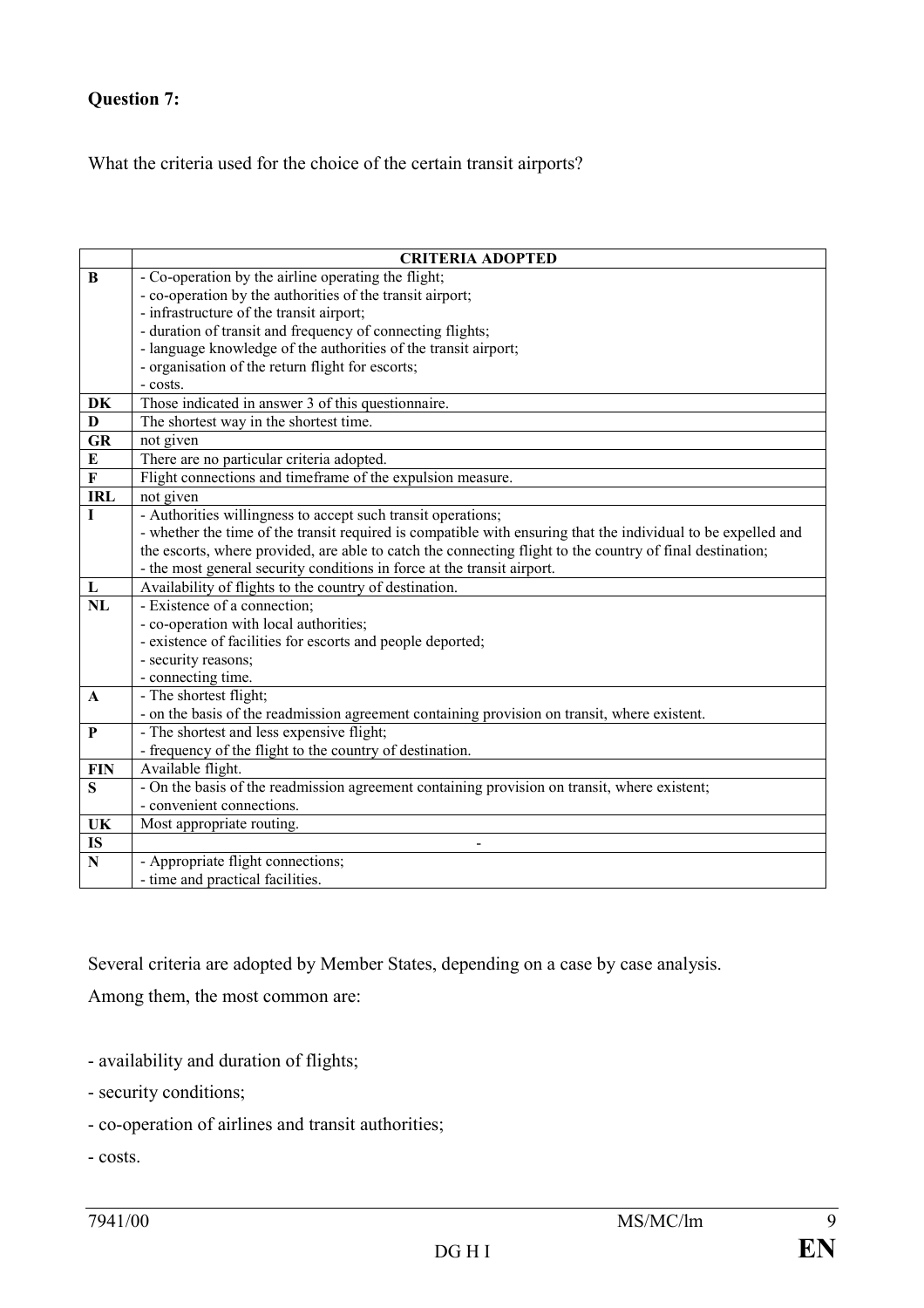### **Question 8:**

State the main difficulties experienced and the transit airports in which they occurred.

|                           | DIFFICULTIES EXPERIENCED                                         | <b>TRANSIT AIRPORTS CONCERNED</b>             |
|---------------------------|------------------------------------------------------------------|-----------------------------------------------|
| $\bf{B}$                  | - Resistance or refusal to continue the journey;                 | Amsterdam, Rome, Bologna, Milan and London.   |
|                           | - authorities do not offer effective co-operation:               |                                               |
|                           | - attempts to escape during transit;                             |                                               |
|                           | - delay or cancellation of connecting flights;                   |                                               |
|                           | - overbooking on connecting flights;                             |                                               |
|                           | - refusal by the airline operating the connecting                |                                               |
|                           | flight to accept the escorts on board.                           |                                               |
| DK                        | None                                                             | not given                                     |
| $\mathbf{D}$              | - Resistance or refusal to fly;                                  | not given                                     |
|                           | - request for an escort made by the airline                      |                                               |
|                           | authorities even in those cases where the                        |                                               |
|                           | expulsion should be unescorted.                                  |                                               |
| <b>GR</b>                 | - Lack of requested documents;                                   | Paris.                                        |
|                           | - attitude of the alien expelled;                                |                                               |
|                           | - lack of co-operation with authorities of the                   |                                               |
|                           | transit State.                                                   |                                               |
| E                         | None                                                             | not given                                     |
| F                         | - Attitude of the returnees;                                     | not given                                     |
|                           | - cancellation or delay of flights;<br>- communication problems. |                                               |
| IR                        | None                                                             | not given                                     |
| L                         |                                                                  |                                               |
| $\mathbf I$               | Various difficulties encountered.                                | Zurich.                                       |
| $\mathbf{L}$              | Availability of flights                                          | not given                                     |
| NL                        | - The captain of the aircraft refuse to board the                | not given                                     |
|                           | escort and the deported person because of His/her                |                                               |
|                           | heavy resistance to leave;                                       |                                               |
|                           | - priority to leave given to local deported people.              |                                               |
| A                         | None                                                             | not given                                     |
| $\boldsymbol{\mathrm{P}}$ | Attitude of airport staff.                                       | Frankfurt, Munich, London, Brussels and Rome. |
| <b>FIN</b>                | None                                                             | not given                                     |
| S                         | None                                                             | not given                                     |
| UK                        | - Request for escorts;                                           | Paris and Brussels.                           |
|                           | - request of prior notification                                  |                                               |
| <b>IS</b>                 |                                                                  |                                               |
| $\mathbf N$               | None                                                             | not given                                     |

There is no general trend on this subject, as the stated difficulties are all of a different nature. Nonetheless, it seems quite obvious that all these problems, experienced in almost all the transit airports, could easily be eliminated through increased co-operation between the authorities of the countries involved.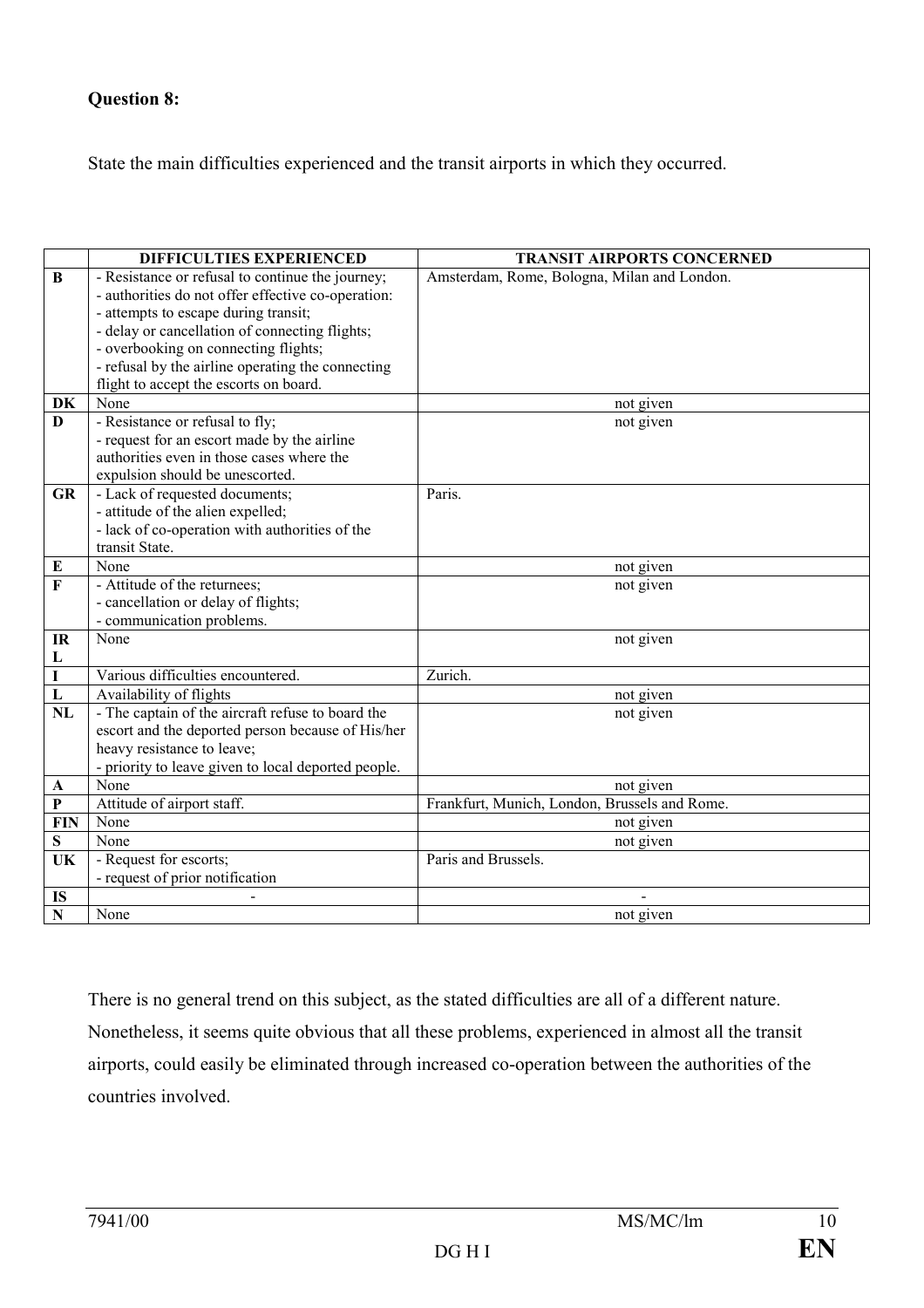#### **Question 9:**

If it was not possible to carry out an expulsion because of the difficulties experienced, state the reasons and the transit airport where the difficulties occurred.

|                         | <b>REASONS</b>                                                                                                                                                                                                                                                                                                                                                                                                                                                                                                                                                                          | <b>AIRPORTS</b> |
|-------------------------|-----------------------------------------------------------------------------------------------------------------------------------------------------------------------------------------------------------------------------------------------------------------------------------------------------------------------------------------------------------------------------------------------------------------------------------------------------------------------------------------------------------------------------------------------------------------------------------------|-----------------|
| B                       | not given                                                                                                                                                                                                                                                                                                                                                                                                                                                                                                                                                                               | not given       |
| DK                      | not given                                                                                                                                                                                                                                                                                                                                                                                                                                                                                                                                                                               | not given       |
| D                       | not given                                                                                                                                                                                                                                                                                                                                                                                                                                                                                                                                                                               | not given       |
| <b>GR</b>               | French authorities refused transit to some Moroccan nationals,<br>notwithstanding the fact that they had temporary travel documents<br>issued by the Moroccan Consulate in Greece.                                                                                                                                                                                                                                                                                                                                                                                                      | Paris           |
| E                       | Sabena refused to board an alien subjected to an expulsion order                                                                                                                                                                                                                                                                                                                                                                                                                                                                                                                        | <b>Brussels</b> |
| $\overline{\mathbf{F}}$ | - Interruption in the expulsion of an Ukrainian national with a forged<br>Croatian passport to Croatia. During the transit in Frankfurt the<br>returnee refused to continue his journey claiming that his passport was<br>forged. The individual was returned to France;<br>- a Romanian national escaped while transiting through Frankfurt<br>airport;<br>- interruption in a expulsion to Sudan with transit in Frankfurt,<br>following an asylum request made by the Sudanese national while in<br>transit;<br>- refusal to embark by a Sri-Lanka national in transit at Frankfurt. | Frankfurt       |
| <b>IRL</b>              | not given                                                                                                                                                                                                                                                                                                                                                                                                                                                                                                                                                                               | not given       |
| $\mathbf I$             | not given                                                                                                                                                                                                                                                                                                                                                                                                                                                                                                                                                                               | not given       |
| $\overline{\mathbf{L}}$ | not given                                                                                                                                                                                                                                                                                                                                                                                                                                                                                                                                                                               | not given       |
| <b>NL</b>               | Available information given under the previous question.                                                                                                                                                                                                                                                                                                                                                                                                                                                                                                                                |                 |
| $\mathbf A$             | not given                                                                                                                                                                                                                                                                                                                                                                                                                                                                                                                                                                               | not given       |
| $\mathbf{P}$            | Despite the fact that a prior request to facilitate transit had been made<br>to the competent authorities, and that an affirmative reply had been<br>given, the expulsion could not go ahead.<br>Reasons were not fully explained.                                                                                                                                                                                                                                                                                                                                                      | Frankfurt       |
| <b>FIN</b>              | not given                                                                                                                                                                                                                                                                                                                                                                                                                                                                                                                                                                               | not given       |
| S                       | not given                                                                                                                                                                                                                                                                                                                                                                                                                                                                                                                                                                               | not given       |
| UK                      | Failure to issue prior notification to the Belgian authorities                                                                                                                                                                                                                                                                                                                                                                                                                                                                                                                          | <b>Brussels</b> |
| IS                      | not given                                                                                                                                                                                                                                                                                                                                                                                                                                                                                                                                                                               | not given       |
| $\overline{\mathbf{N}}$ | not given                                                                                                                                                                                                                                                                                                                                                                                                                                                                                                                                                                               | not given       |

In the few specific cases indicated by Member States, difficulties seem to depend mainly on a lack of prior co-operation between competent authorities, as referred to on the previous page.